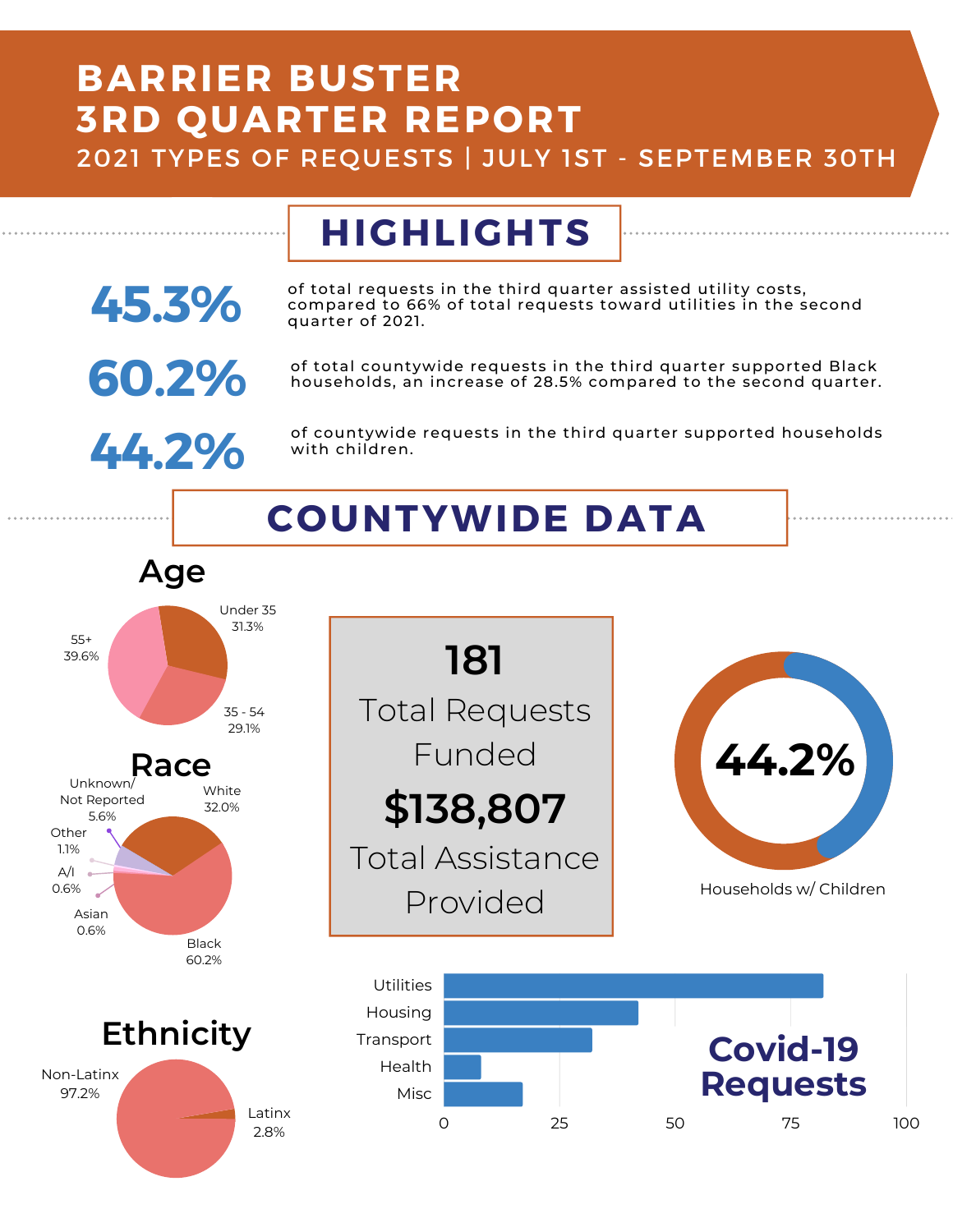

## **WHERE IS ASSISTANCE GOING?**

| <b>Jurisdiction</b>      | <b>Houses</b><br><b>Served</b> | <b>Assistance</b><br><b>Provided</b> |
|--------------------------|--------------------------------|--------------------------------------|
| Ypsilanti Township       | 64                             | \$53,401                             |
| City of Ann Arbor        | 56                             | \$37,975                             |
| City of Ypsilanti        | 22                             | \$23,036                             |
| Pittsfield Township      | 15                             | \$9,442                              |
| <b>Superior Township</b> | דו                             | \$7,736                              |
| Saline Township          | 4                              | \$1,728                              |
| Scio Township            | 4                              | \$2,883                              |
| City of Saline           | $\mathbf{2}$                   | \$1,650                              |
| City of Dexter           |                                | \$152                                |
| Ann Arbor Township       |                                | \$404                                |
| Northfield Township      |                                | \$400                                |

Thank you to the funders who have increased contributions to Barrier Busters during COVID-19 including Washtenaw County, Ann Arbor Area Community Foundation, United Way of Washtenaw County, City of Ypsilanti, Pittsfield Township, and Michigan Community Action.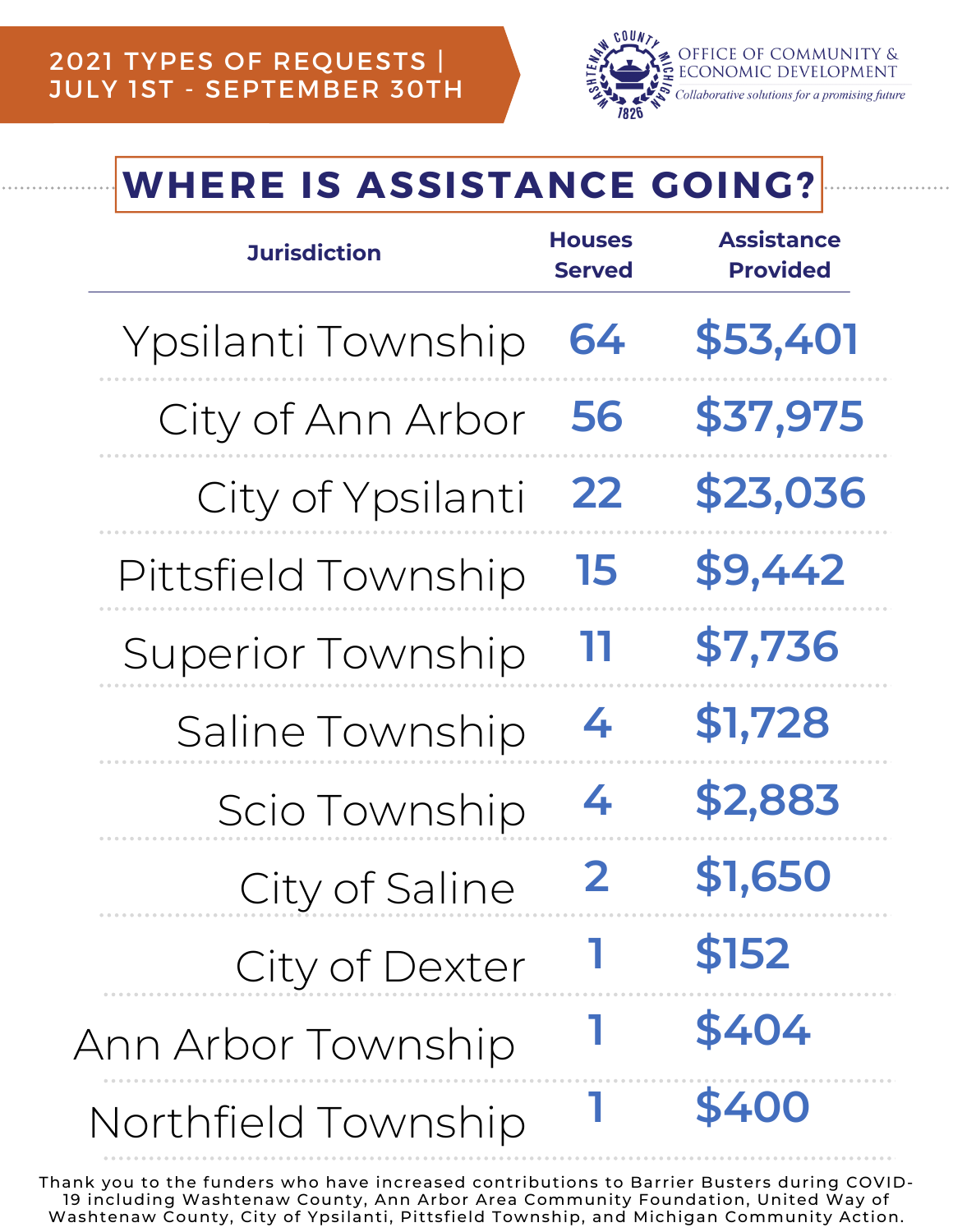### 2021 TYPES OF REQUESTS | JULY 1ST - SEPTEMBER 30TH



## **YPSILANTI TOWNSHIP REPORT**



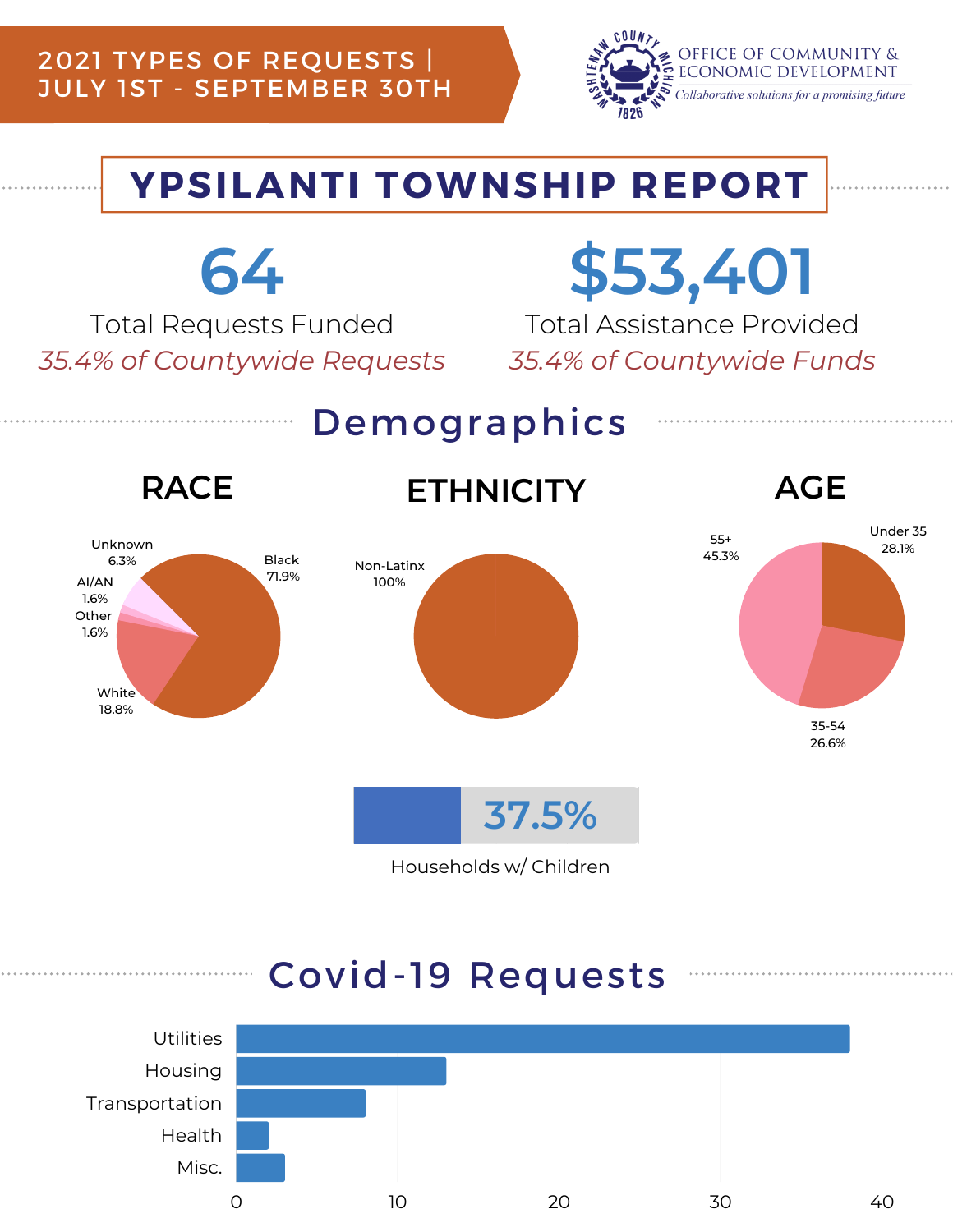### 2021 TYPES OF REQUESTS | JULY 1ST - SEPTEMBER 30TH



32.1%

## **CITY OF ANN ARBOR REPORT**



Households w/ Children

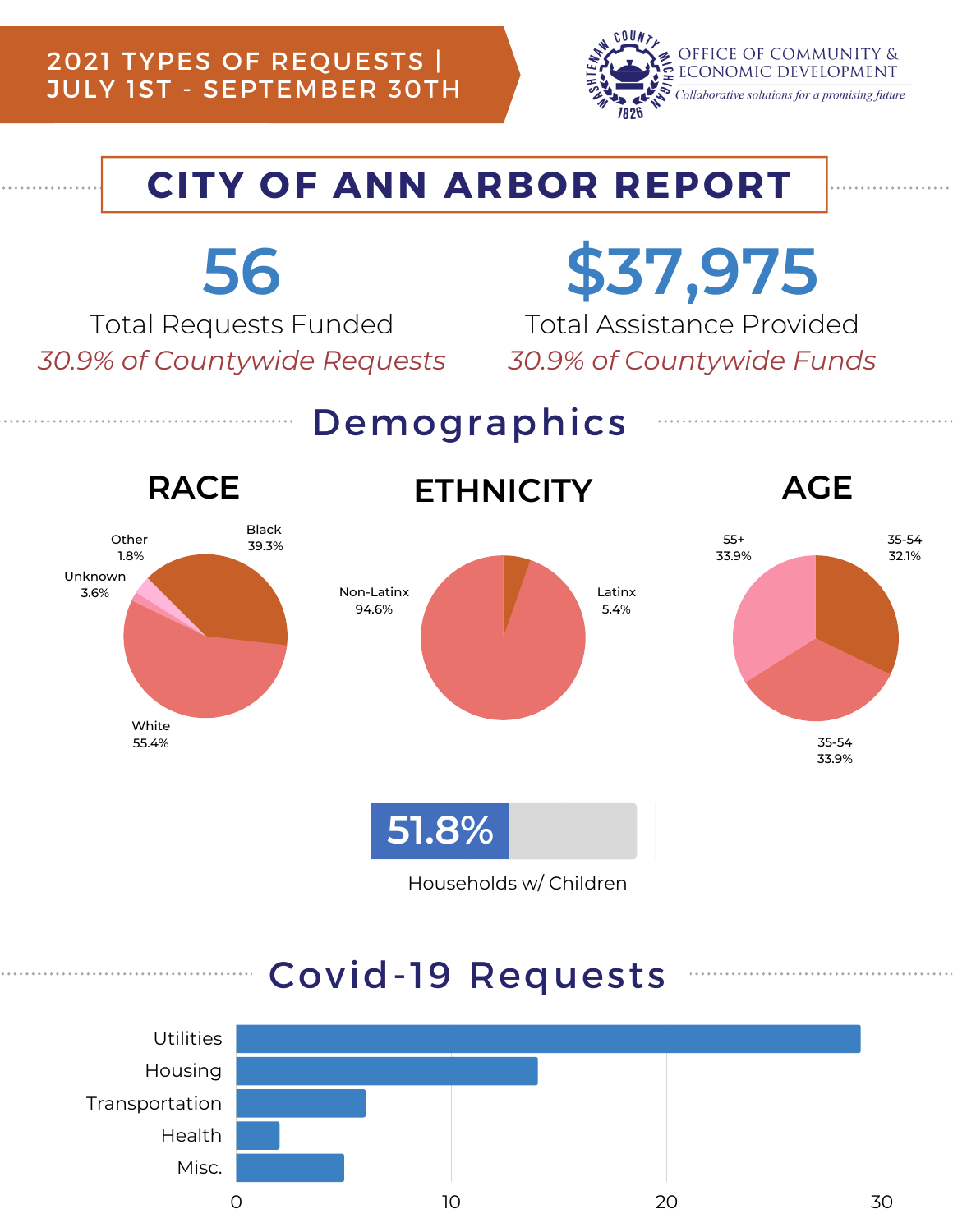### 2021 TYPES OF REQUESTS | JULY 1ST - SEPTEMBER 30TH



### **CITY OF YPSILANTI REPORT**



Households w/ Children